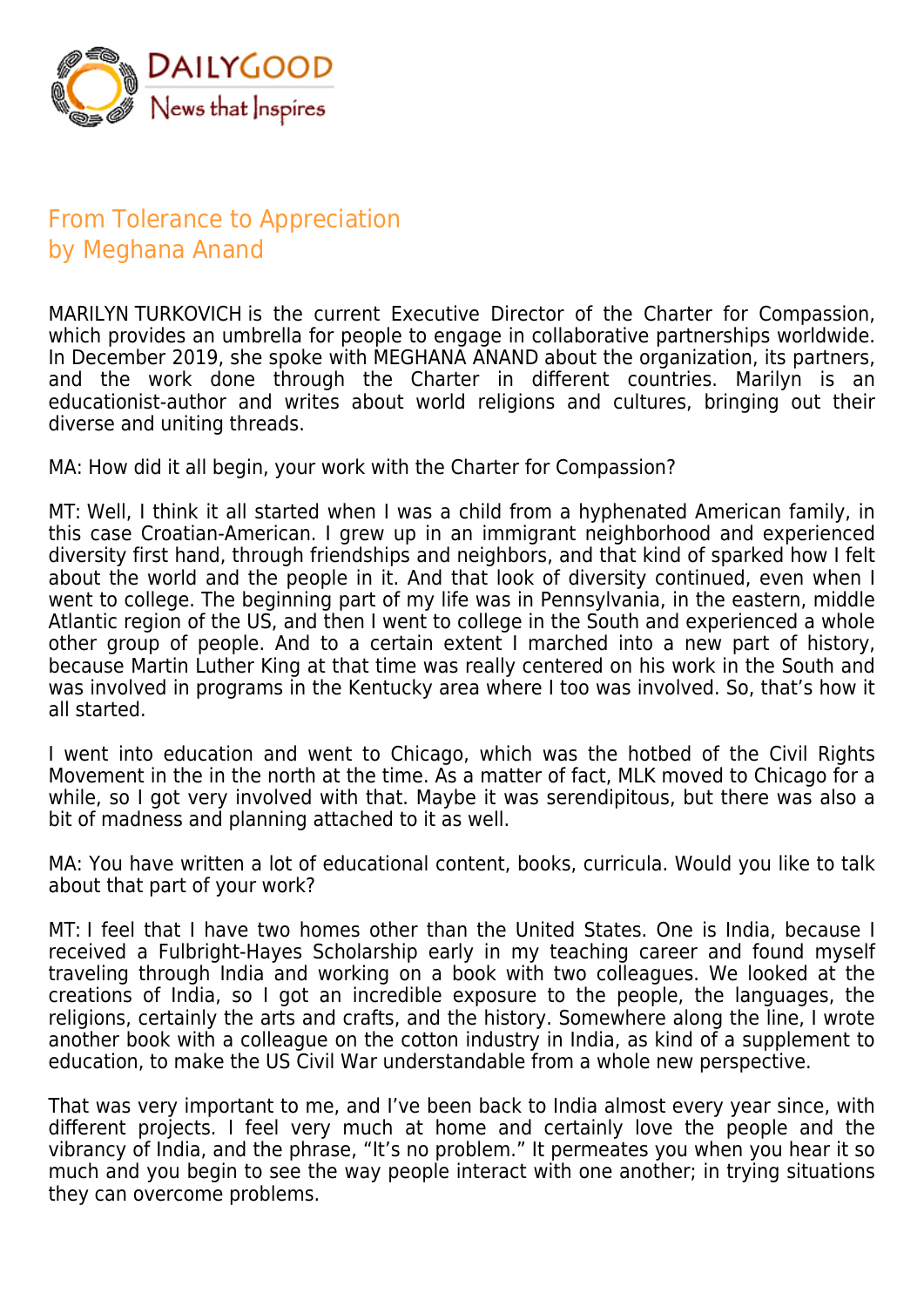And the other place I call home is Mexico. When you see the textiles in Mexico and those in India, you see the similarities, the colors, the vibrancy, the large number of indigenous people in both countries, and the ingenuity. It's just remarkable. In terms of curriculum writing, my students would laugh at me when they saw me carrying all these books, and they would warn me that I would get "curriculum elbow," like people get tennis elbow. But I feel that part of our responsibility is to understand the different perspectives that people hold and why they hold them. Understanding time, and space, and culture, is extremely important to really delve into the perspectives that other people hold, to begin a dialogue, and to understand people who are different from yourself.

MA: Beautiful! And that is pretty much what compassion is all about, isn't it?

MT: Yes, it is. I've not heard anyone say this, but I'm sure it's been said that compassion is acting in solidarity with other people. And when you act in solidarity with others, you take the lead from them, don't you? You don't come in and say, "I have the solution!" Rather, you explore collectively what that solution might be. Oftentimes, I feel that our own personal wisdom gets in the way of really being effective.

MA: How did your work in the field of compassion begin?

MT: That's a really wonderful question, and one that each person needs to reflect on throughout their life. I had incredible role models, primarily my grandparents. I was fortunate to be graced by them. Although I didn't live with them, my family lived very close by, and I think it was my grandmother who really taught us how to interact with others. And, as an immigrant family, my grandparents set the stage for being part of the community. Now that I look at it, I'm quite certain that they felt responsible for their community, and that there were always exchanges.

I remember that a close friend of the family died, and there were young children left behind without parents, because the other parent had already died. So my grandparents took them in. They added three new children to their family. I don't think there was any question of it happening. Another thing, here in the US after World War II, the importance of the unions was very predominant in our history, and so many of our families who worked in industry were in the unions. There was a shared responsibility for taking care of one another; health care was extremely important because we didn't have such stringent safety laws, and people often got seriously injured.

So the union was there, and probably personal responsibility and civic responsibility weren't much different. Now we live in a different age. We went through an age of individualism, and now I hope that we go back to one of participation, so that our voices are heard. In the US, the Person of the Year in Time magazine is a big thing. And today they announced it was Greta Thunberg. Hopefully, that's an introduction to a whole new era.

MA: How did the Charter for Compassion come about for you?

MT: In the early '90s, there was a documentary made called "Voices in Wartime," and I was asked to contribute by putting together a curriculum. The film was something of an archive in the arts for writing about war. So, I got involved with that, and the Charter had been going on simultaneously, and I was asked to be the Education Director in 2013. So, I thought I'd give it a try and started to do some work, and it just seemed like a perfect place for pulling together a lot of what I had been doing during my lifetime. That included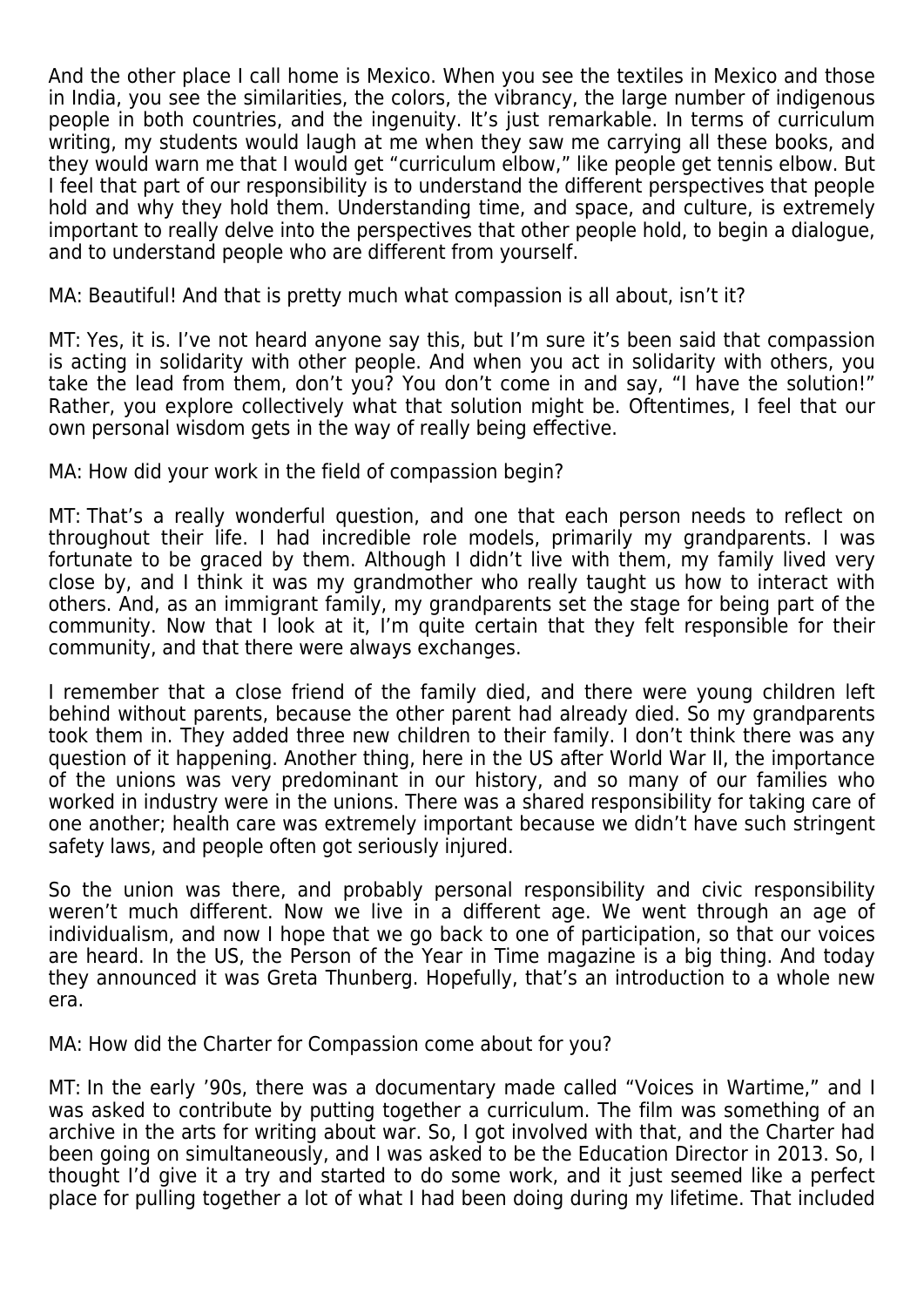education and community organizing, having spent most of my adult life in Chicago, which was always a city very involved in this because of an individual named Saul Alinsky who ran an institute. People from all over would come to Chicago to learn about grassroots organizing, community organizing, and I was very much affected by the work that the institute was doing.

MA: What exactly is your role with the Charter? Now, you are the Program Director.

MT: Yes. I was the Executive Director for a number of years, and I decided that I wanted to step back into the role that I started with, because with the Executive Director's role you have a lot of fiscal responsibility, raising money, and keeping the whole operation going can be rather trying. I really love education and the work I have been doing with cities.

If you look at the front page of the Charter, there are three areas of emphasis. The first emphasis is the cities, to help them come up with a viable action plan to address some of their most severe and grave issues. The second is education, and so we've been trying to create education options that deal with compassion, working with very young children; also embracing the work of the legacy program of the Dalai Lama, SEE Learning. So, we're committed to introducing it to all our compassionate cities and beyond, because here's an opportunity for children to learn about values such as compassion and kindness, the value of responsibility towards others, secular ethics, socioemotional learning and emotional intelligence. We're also working in conjunction with Life University, Georgia, USA, to offer an online course in compassionate integrity training, and we're doing more of that face to face.

Those are of high interest, and then the next level is the projects and programs that address fulfilling our responsibility to future generations in terms of our climate and nuclear disarmament, as these are all important issues that we base our work on.

MA: How has the Charter been received since its inception in 2008?

MT: It was written in 2008, then launched in 2009 at the UN, so this is its 10th year. As an historical document, which it certainly is, it took some time for the creators to figure out what the direction was going to be. How would this document become a movement? It kicked into gear around 2013, when it went from being in the incubation of TED.com, which really embraced it, to an organization called the Fetzer Institute, and then to the Compassion Action Network, which was based here in Seattle. At the end of 2013 it became its own 501C3, but fiscally didn't turn over until 2014.

MA: So, how does the Charter work? How does it go about achieving its purpose at inception?

MT: It is very much a grassroots organization at the city level. For example, in India we have a small movement in Bangalore, and a much bigger movement in Pune, in Mumbai and Delhi, in the larger cities that are growing in leaps and bounds. It's almost always a concern for people who want to make a significant change, so in Pune, Delhi and Mumbai education is at the forefront of interest, and last year I went to India twice offering workshops and programs in schools and universities with business curricula. I did some work at the Management Development Institute outside Delhi, and SOIL, the School of Inspired Leadership, which has a master's program in business and community development.

So, it's different every time, wherever it might spring up. For example, yesterday, we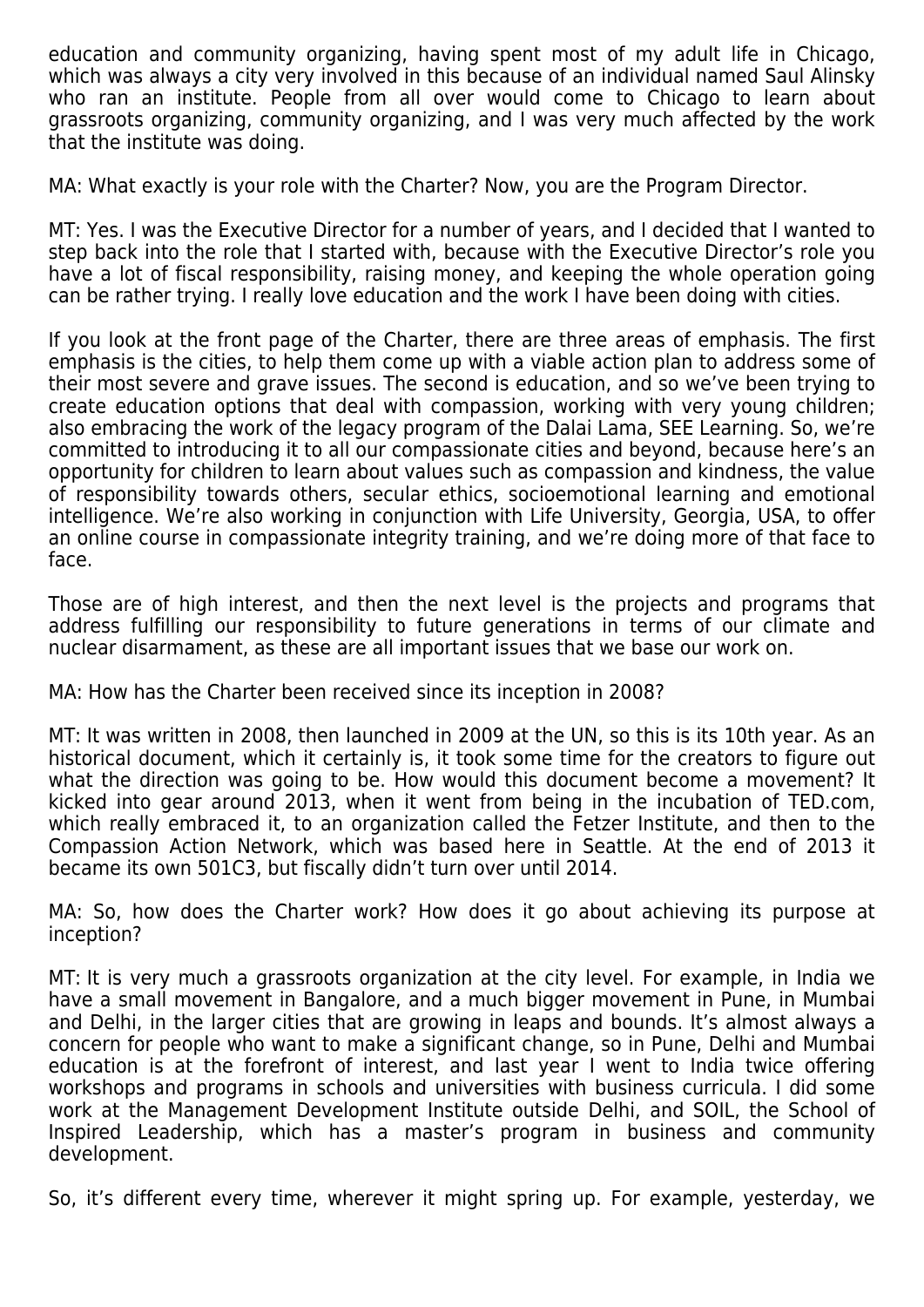were at the Seattle Mayor's office because they were among the first to sign the Charter for Compassion in April 2010. There is an effort to reaffirm it, and come up with new points that they want to work on. Here in Seattle, it's homelessness and youth empowerment, and because this is a real mecca for technology and business, we want to really see what can be done to come up with compassionate business strategies – so that business becomes a responsible force in society. In Karachi, it's water sanitation, the empowerment of women, starting businesses, and of course education. So, it differs from community to city, wherever it might be in the world. We don't advertise. People contact us. It's very much about spending time talking and figuring things out. We use Zoom, and I'm on it from morning until late at night. We really rely on this platform daily.

MA: Can you tell us something about the Golden Rule?

MT: The whole thought about "Doing unto others as you would want them to do unto you" is the basis of every philosophy or religious premise. The language of the Golden Rule is emphasized in the Charter – you have to dethrone yourself and really pay attention to the needs of others. That, for us, is the Golden Rule.

MA: Would you mind elaborating on what you mentioned earlier on how our own wisdom can become a barrier? What do you mean by that?

MT: We all come to the table with our own personal history, our own likes and dislikes, and what we feel are ways to do something. I'm always quite amazed when I think I have a problem solved, and then when I open it up in our volunteer staff meeting and people give inputs I think, "Wow, those are incredibly good ideas, they expand things." I think what we have to do is to shelf our own declaration of what we think is the right way to do things and open it up so that there are inputs from others, and the most important input is grabbing hold of the concerns and ideas from people who are most closely associated with the problem.

Right now, in the US, we're going through a very long election process with debates; we have a number of people who are really very good candidates, and there are different nuances they have regarding some issues, healthcare being one. Sometimes, I think wouldn't it be great if a few top people who have different perspectives on the matter would get together and talk, and we could look at what are the most reliable plans that could help people. It's not going to happen, obviously, but you really do need to open yourself. You might want to say that it's compassionate listening and could lead to compassionate action. It's also compassionate questioning. Many people have lost the ability to formulate questions, and then, to listen to the responses to the questions.

MA: When I hear you sharing this, I feel the biggest thing that is separating one human being from the other, one race from the other, is this idea of looking at the same thing from different perspectives. As a representative of the Charter, how do you see these differences coming to an end in the future, a melding perhaps?

MT: Melding, yes, that's a good word for it. In a way, this question was raised yesterday by the city attorney in Seattle. You could tell that he's such a good man, who wants to do the right thing, and feels so criticized when he does what he believes is the right thing.

We have to begin the process of knowing ourselves a little bit better, and move from tolerating others to accepting others to acknowledging, and then appreciating other people.